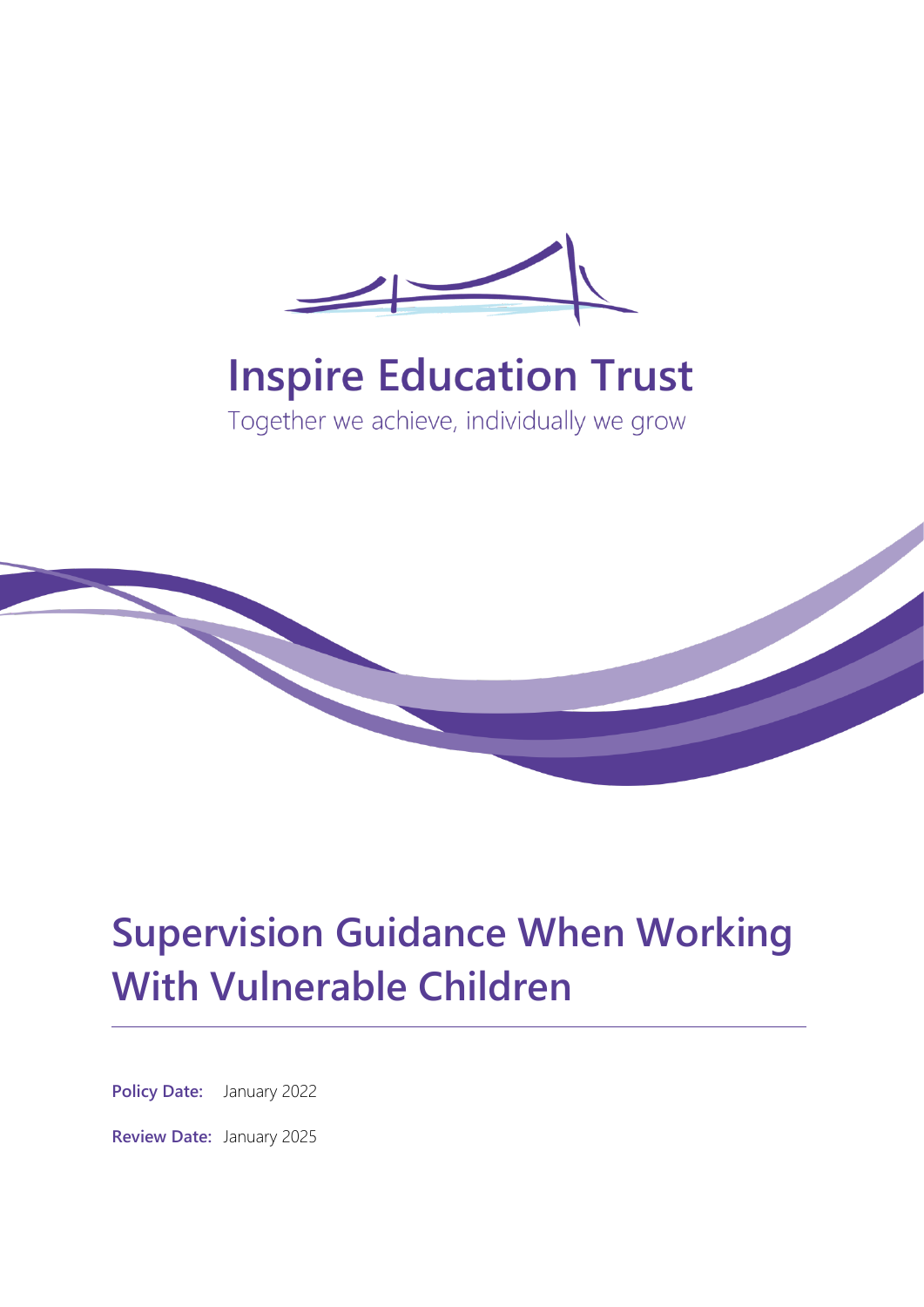## **Document History**

| Version | <b>Status</b> | Date   | Author         | Summary Changes                     |
|---------|---------------|--------|----------------|-------------------------------------|
|         |               | Jan 22 | Michelle Smith | Review and update of<br>names/dates |
|         |               |        |                |                                     |
|         |               |        |                |                                     |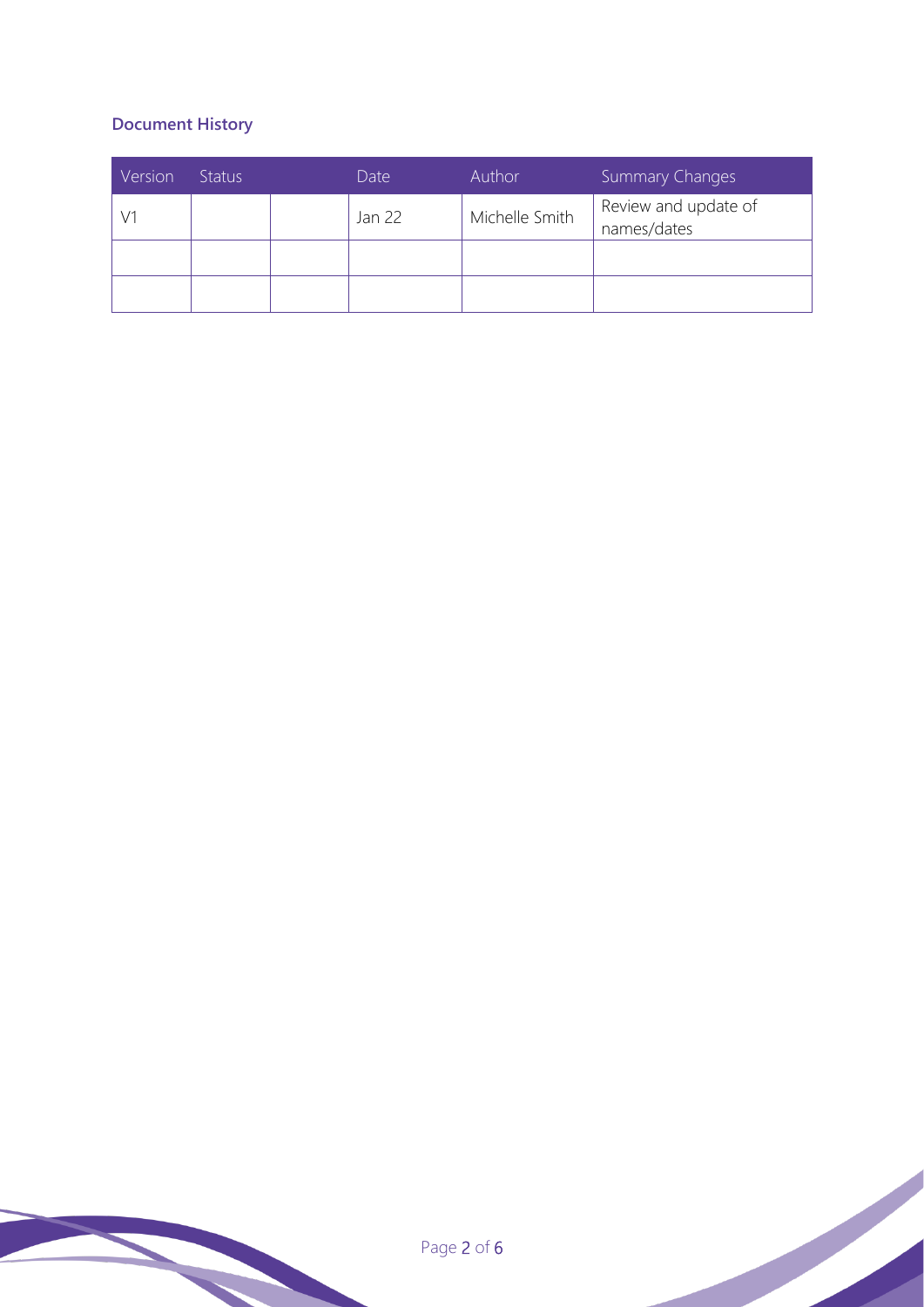### **Introduction**

Guidance on effective supervision for staff working with vulnerable children in school including in the Child Protection arena.

#### **1 Aim**

Within the Inspire Education Trust, we recognise the sometimes challenging context of our school and the related stresses experienced by all staff particularly those supporting the most vulnerable children. These children may have additional needs or come from families requiring intervention from outside agencies including Social Care. We are committed to operating using a solution focused approach in all aspects of our work and as such use senior team meetings, phase team meetings, pupil progress meetings and SEN reviews to identify issues and reach a consensus view about the most productive way forward. This 'no-blame' approach has been central to our school improvement approach over time and has been a form of supervision mainly for teaching staff to date.

The document, 'Working Together to Safeguard Children' (2018) states that organisations should provide appropriate supervision and support for staff, including undertaking safeguarding training. School recognises the need to provide professional and emotional support for both the staff working to support this essential aspect of school life and also the staff who experience daily emotionally demanding events.

#### **2 Definition of supervision, mentoring and coaching**

Supervision can mean different things to different people but essentially it is an activity that brings skilled supervisors and practitioners together in order to reflect upon their practice. "Supervision aims to identify solutions to problems, improve practice and increase understanding of professional issues" UKCC (1996). Supervision also allows professionals time to talk out loud decisions and cases they have been working on which may be more sensitive.

Mentoring can be defined as: 'An experienced person in a company or educational institution who trains and supports new employees or students".

Coaching is a process that enables learning and development to occur and thus performance to improve. The coach enables the learner to take responsibility for his / her learning, develop and awareness of his / her situation and increase his / her skills.

There are various models or approaches to supervision, coaching and mentoring; one-to- one, group, or peer supervision. The choice of approach will depend upon a number of factors, including personal choice, access to support, length of experience, qualifications, availability of groups etc.

#### **3 Purpose of the activity**

- Review workloads, if required.
- A place where a member of staff can be challenged supportively and constructively. within mutually agreed and accepted boundaries.
- Issues relating to the work place and to working practices can be identified and discussed.
- Achievements are identified and celebrated.
- Emotional well-being/work life balance is considered.
- A place to offload.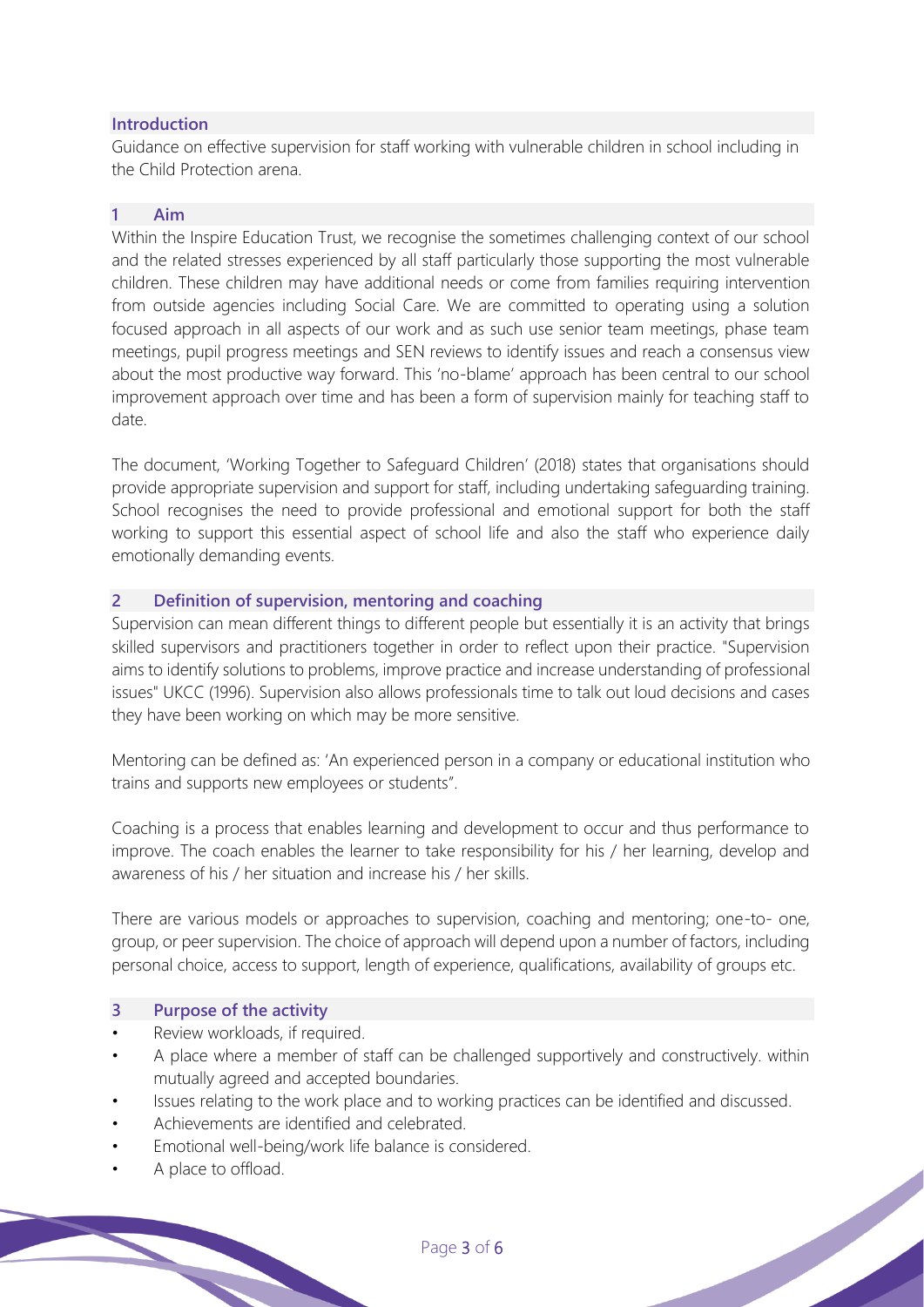- Review the progress of a case in the child protection arena.
- Review the effectiveness of provision for a child with additional needs.

#### **4 Structure**

Supervision in the school may be offered both internally and /or externally.

Internal supervision – This may well be led by the school's Designated Safeguarding Lead and will be undertaken with all staff who have a case load of work in this area. Our Pastoral Leads across the five schools meet regularly with their individual Headteachers and the MAT Pastoral Lead also meets half termly with the Head of Education, Primary to discuss outcomes from supervision meetings and workloads across the MAT among those that work with our vulnerable families.

Our Safeguarding Governors are highly experienced in Safeguarding and meet with the Pastoral Leads from their individual schools on a termly basis.

**External supervision –** this will be peer to peer supervision from a colleague in another school, network or other agreed supportive structure. This should be undertaken with lead professional to lead professional but schools could extend the arrangement if they wished to secure extended external engagement.

If the Headteacher is not directly involved in the supervision then they should ensure themselves that the process is robust and be in a position to report, in general terms, on the effectiveness of the process to their Local Governing Committee.

#### **5 Practicalities**

- Frequency and length these meeting should take place at least once a half term.
- Supervision should take place in a private and uninterrupted space during the working day.
- Recording supervision  $-$  It is the supervisor's responsibility to take notes and make sure they are copied, circulated and filed. Both parties need to agree and sign that they are accurate. Records must be kept in a secure location. The records themselves must be kept in a format that suites both parties however a summary sheet of actions will be completed during or immediately after the session.
- Should the supervisor leave then the replacement would have access to the previous six months records.

#### **6 Confidentiality**

Issues discussed within a supervision session will ordinarily be confidential. There are however certain circumstances where confidentiality will be breached. These are set out below in order to everyone involved in an activity to be clear.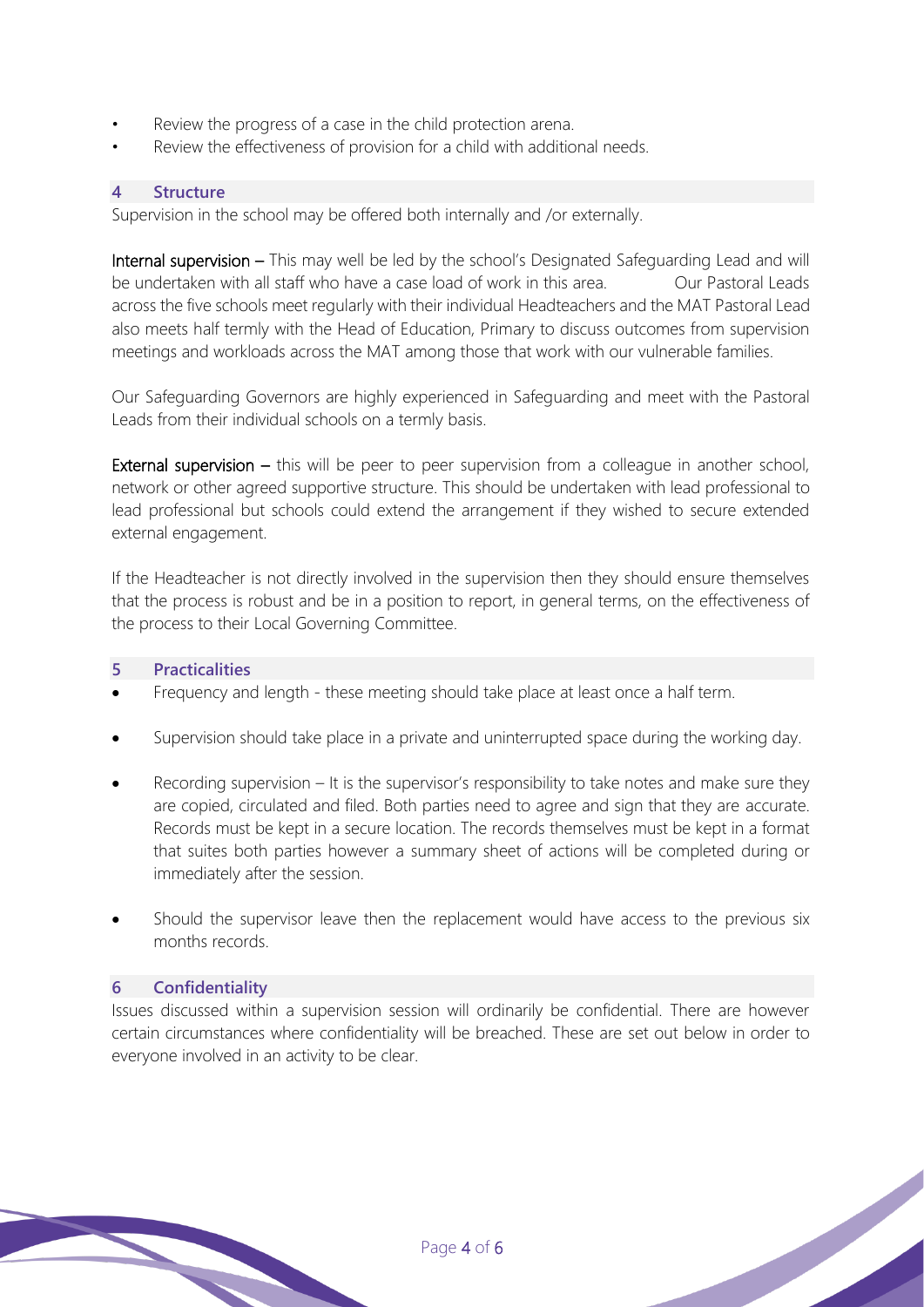| Issue                                                                                                                                                                                                                        | Response                                                                                             |
|------------------------------------------------------------------------------------------------------------------------------------------------------------------------------------------------------------------------------|------------------------------------------------------------------------------------------------------|
| Behaviour or activities which bring the<br>school into disrepute.<br>Harm to self or others<br>Illegal activity<br>Actions of gross Misconduct<br>Activities where child protection and<br>vulnerable adult's policies apply | There is a duty as an employee to<br>$\bullet$<br>report/action through the appropriate<br>channels. |
| Activities that may lead to disciplinary<br>action being taken<br>Actions relating to performance and<br>capability regarding putting children's<br>safety at risk                                                           | Items would need to be reported via line<br>٠<br>management structures                               |
| The information given by the supervisee<br>will have significant impact on the<br>organisation                                                                                                                               | Items <b>may</b> need to be reported via line<br>management structures                               |

### **7 Starting individual supervision**

- Preparing for supervision Both parties should prepare themselves for the meeting including:
	- o Review previous notes and agreed actions ongoing between sessions;
	- o Hold any preparatory discussions if needed, to ensure the meeting has maximum impact;
	- o Alert each other if there are new big agenda items.
- Documenting Annotated notes, where needed on CPOMS or equivalent printed notes from discussion.

#### **8 Guidance notes for supervision (individual and group)**

Each person in supervision will have their own style and approach: however, the following agenda is provided as a checklist to ensure that all core items are covered.

Welcome and informal opener.

- Setting agenda both parties to input.
- General offload and information sharing.
- Review notes and agreed actions from previous meeting.
- Specific case load issues discussed.
- Problem solving and finding solutions.
- Recognise and celebrate achievement.
- Job related resource and support needs.
- $\bullet$   $\land$   $\land$   $\land$

#### **9 Working guidelines for Good Practice**

Creating the right environment is an important element but we must accept that this is not always possible within school, however we should strive to:

- Have a quiet private space to allow for open discussion;
- Ensure a relaxed atmosphere possibly with refreshments;
- Try to avoid telephone interruptions;
- Prioritise this time and avoid interruptions;
- Make sure you keep to agreed starting and stopping times;
- Consider the time of day supervision is scheduled.